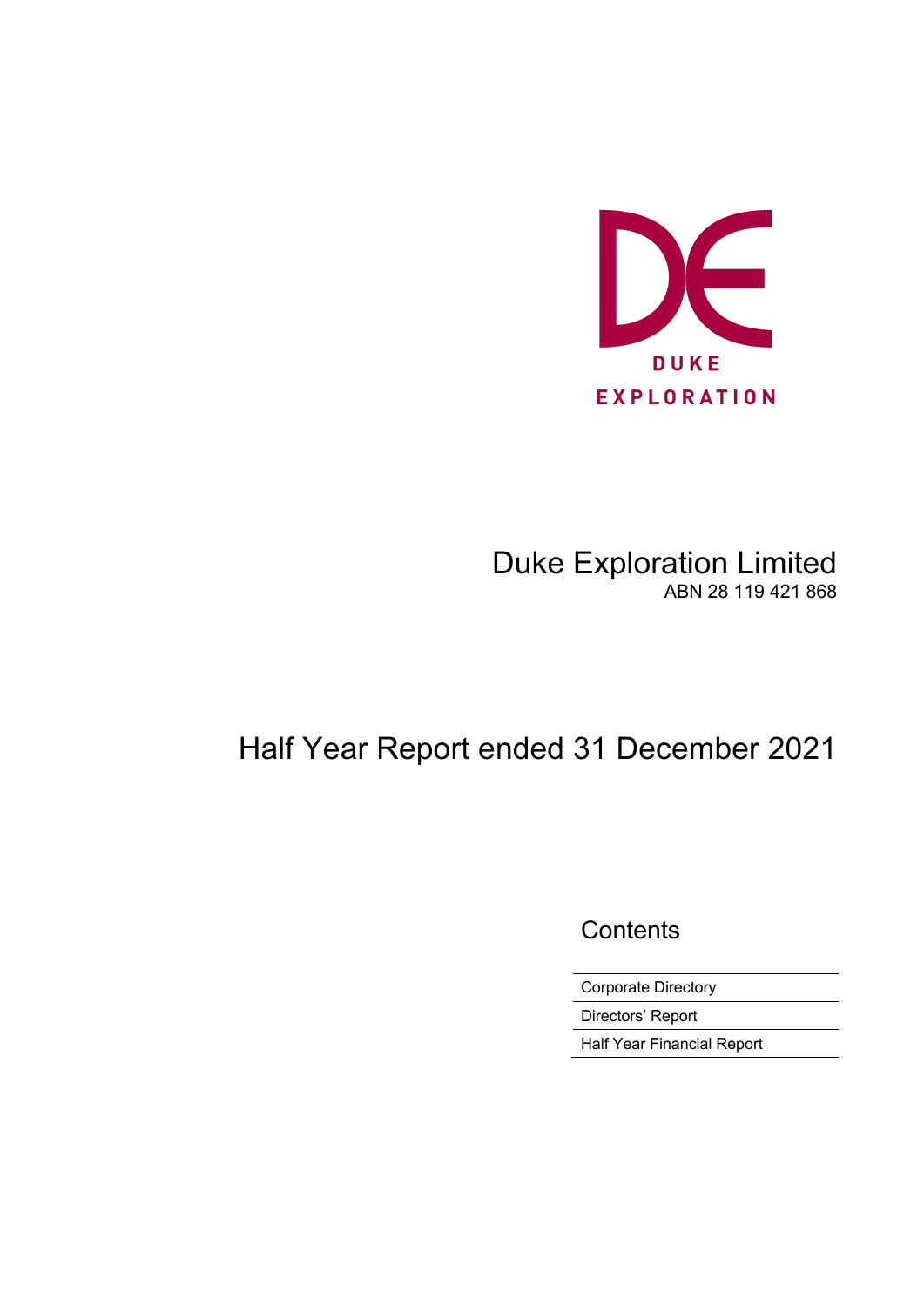# **CORPORATE DIRECTORY**

| <b>Directors</b>                |                                                                                                                                       |
|---------------------------------|---------------------------------------------------------------------------------------------------------------------------------------|
|                                 | <b>Toko Kapea</b><br>Non-Executive Chairman                                                                                           |
|                                 | <b>Philip Condon</b><br><b>Managing Director</b>                                                                                      |
|                                 | <b>Paul Frederiks</b><br><b>Finance Director</b>                                                                                      |
|                                 | lan McAleese<br>Non-Executive Director                                                                                                |
| <b>Company Secretary</b>        | <b>Paul Frederiks</b>                                                                                                                 |
| <b>Registered office</b>        | Level 27<br>111 Eagle Street<br><b>BRISBANE QLD 4000</b>                                                                              |
| <b>Corporate Postal Address</b> | PO Box 2057, ASCOT QLD 4007                                                                                                           |
| <b>Internet</b>                 | www.duke-exploration.com.au<br>info@duke exploration.com.au                                                                           |
| <b>Share registry</b>           | <b>Automic Limited</b><br>Level 5, 126 Phillip Street<br>SYDNEY NSW 2000<br>Telephone: +1300 288 664<br>International: +612 9698 5414 |
| <b>Auditor</b>                  | <b>BDO Audit Pty Ltd</b><br>Level 10, 12 Creek Street<br><b>BRISBANE QLD 4000</b>                                                     |
| <b>Solicitors</b>               | <b>GRT Lawyers</b><br>Level 27<br>111 Eagle Street<br>BRISBANE QLD 4000                                                               |
| <b>Stock Exchange Listing</b>   | <b>Australian Securities Exchange</b><br>Code: DEX                                                                                    |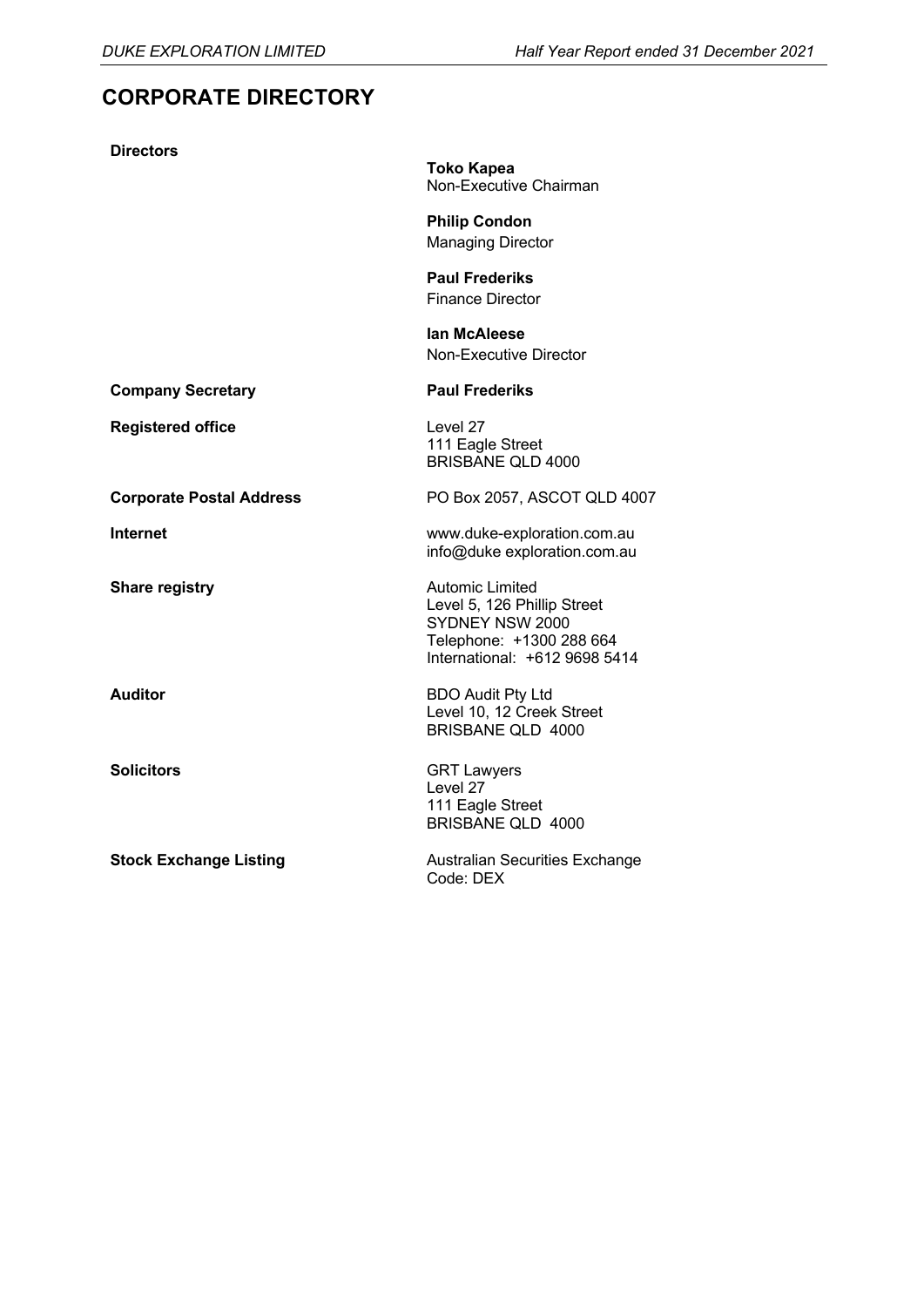# **DIRECTORS' REPORT**

Your directors submit the financial report of the Company for the half-year ended 31 December 2021. In order to comply with the provisions of the Corporations Act 2001, the directors report as follows:

#### **DIRECTORS**

The names of the Directors of Duke Exploration Limited in office during or since the end of the half-year are:

Toko Kapea (Non-Executive Chairman) Philip Condon (Managing Director) Paul Frederiks (Finance Director) Ian McAleese (Non-Executive Director)

#### **COMPANY SECRETARY**

#### Paul Frederiks

#### **CORPORATE STRUCTURE**

Duke Exploration Limited is a company limited by shares, incorporated and domiciled in Australia. Its registered office is Level 27, 111 Eagle Street, Brisbane QLD 4000. It was incorporated on 26 April 2006.

#### **PRINCIPAL ACTIVITIES**

Duke Exploration Limited is an active mineral exploration company with land holdings in Queensland and New South Wales. The Company currently holds three exploration tenements for copper, gold and silver in these two states and also has a 10% free carried interest (to bankable feasibility study) in four New South Wales Cu-Au porphyry tenements currently operated by Lachlan Resources Limited.

#### **REVIEW AND RESULTS OF OPERATIONS**

The Company realised an operating loss after tax for the financial period as listed below:

|                                                                 | 6 months ended 31<br>December 2021 | 6 months ended<br>31 December 2020 |
|-----------------------------------------------------------------|------------------------------------|------------------------------------|
| Operating loss after income tax expense                         | (689, 368)                         | (672, 587)                         |
| Net loss attributable to members of Duke Exploration<br>Limited | (689, 368)                         | (672, 587)                         |
| Loss per Share (cents per share)                                | (0.66)                             | (1.28)                             |
| Basic and diluted loss per share                                | (0.66)                             | (1.28)                             |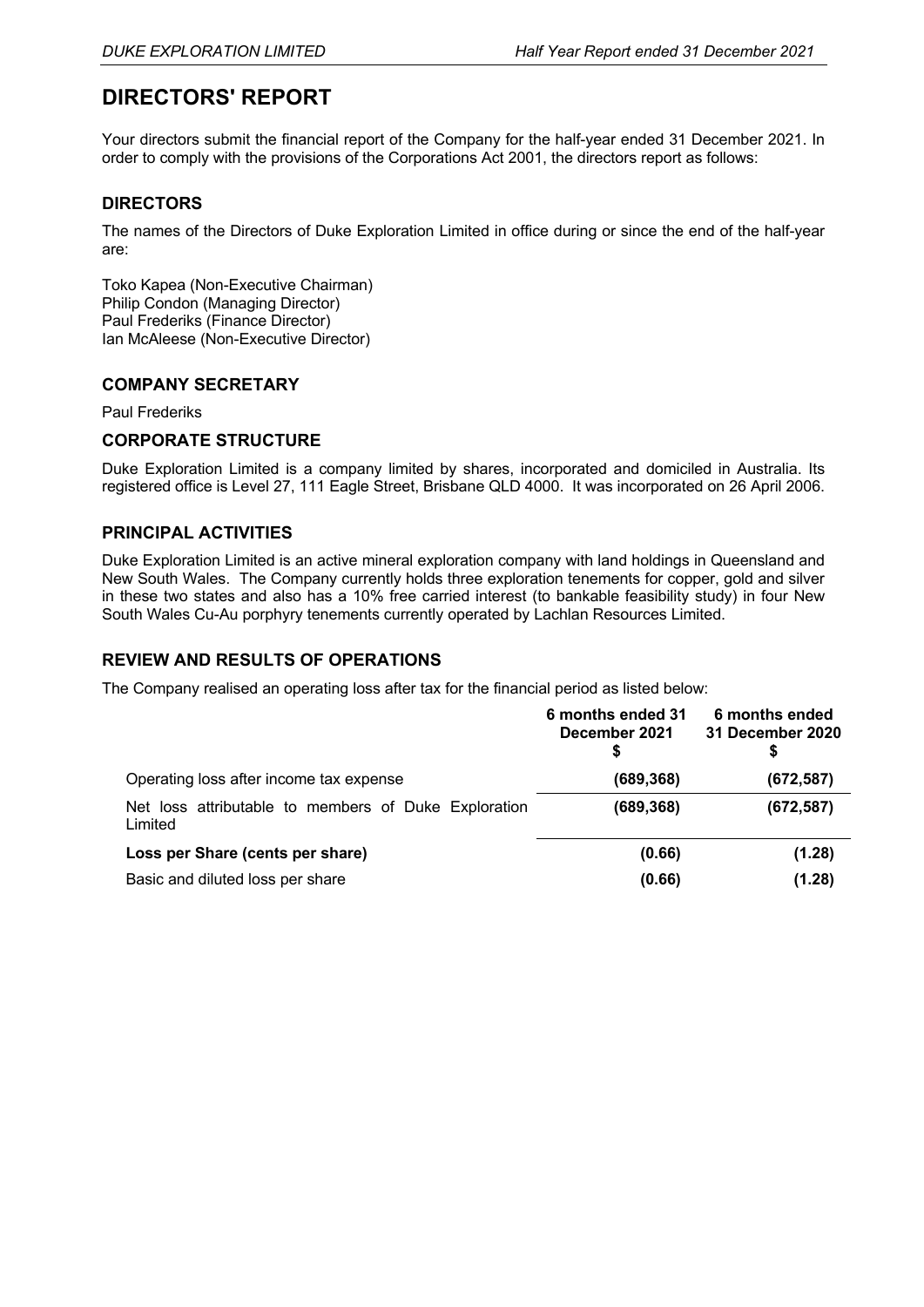# **DIRECTORS' REPORT (Continued)**

#### **REVIEW AND RESULTS OF OPERATIONS (Continued)**

In the 6 months to December 2021, Duke Exploration Limited has made considerable progress and undergone significant change. The key achievements and progress made during the period were as follows:

#### **Corporate**

- Successfully completed tranche 2 of the June 2021 share placement in July 2021 of which the total placement raised \$8,000,000,
- The annual general meeting was held virtually on 29 October 2021 with all resolutions passed on a poll,
- The Company recorded a loss for the half year of \$689,368 which was in line with budget. This included non cash expenditure comprised share based payment expense of \$151,314 and depreciation of \$26,840,
- The Company experienced net operating and investing cash outflows of \$3,702,557 of which \$3,416,311 related to exploration expenditure and \$2,364 was for the purchased of property, plant and equipment. As at 31 December 2021, the Company has net current assets of \$8,774,982 including cash and cash equivalents of \$9,026,841.

#### Exploration and Development

- 5 RC holes for a total of 1,111m were drilled at Mt Flora to finish the phase two resource drilling,
- 3 diamond holes were drilled for a total of 363.3m at Prairie Creek over the course of 30 days. The holes intersected gold and silver mineralsation, confirming historic results and added to the geological understanding of the prospect,
- 2 metallurgical diamond holes were completed at Mt Flora for a total of 246.7m. The core was logged on site at Bundarra and sent to Western Australia for processing,
- 2 diamond holes were drilled and one started at Bundarra for a total of 486m. The holes were planned to test the new exploration technique using electro geophysical surveys, soil sampling and mapping. All holes intersected visible copper mineralisation,
- A total of 16,287 soil samples were taken over the Bundarra Pluton, completing the aim of sampling the entire pluton. The soils programme mapped several known anomalies and highlighted four new discoveries,
- The 2011 historic airbourne VTEM dataset was reprocessed by Technoimaging utilised their proprietary EMVision® software and GlassEarth® technology to produce a 3D model of conductivity and chargeability to a depth of 300m below surface covering most of the Bundarra project area,
- A three week mapping programme was undertaken across the Bundarra Pluton to review prospective areas in preparation for upcoming RC drill testing.

#### **SIGNIFICANT EVENTS AFTER REPORTING PERIOD**

There were no matters or circumstances which have arisen since 31 December 2021, that would be likely to materially affect the operations of the Company, or its state of affairs, not otherwise disclosed in the Company's financial report.

#### **AUDITORS' INDEPENDENCE DECLARATION**

The independence declaration of the Company's auditors is on page 13 of the half-year financial report and forms part of this report.

Signed in accordance with a resolution of the Directors.

Paper.

**T. Kapea Non-Executive Chairman Brisbane, 25 February 2022**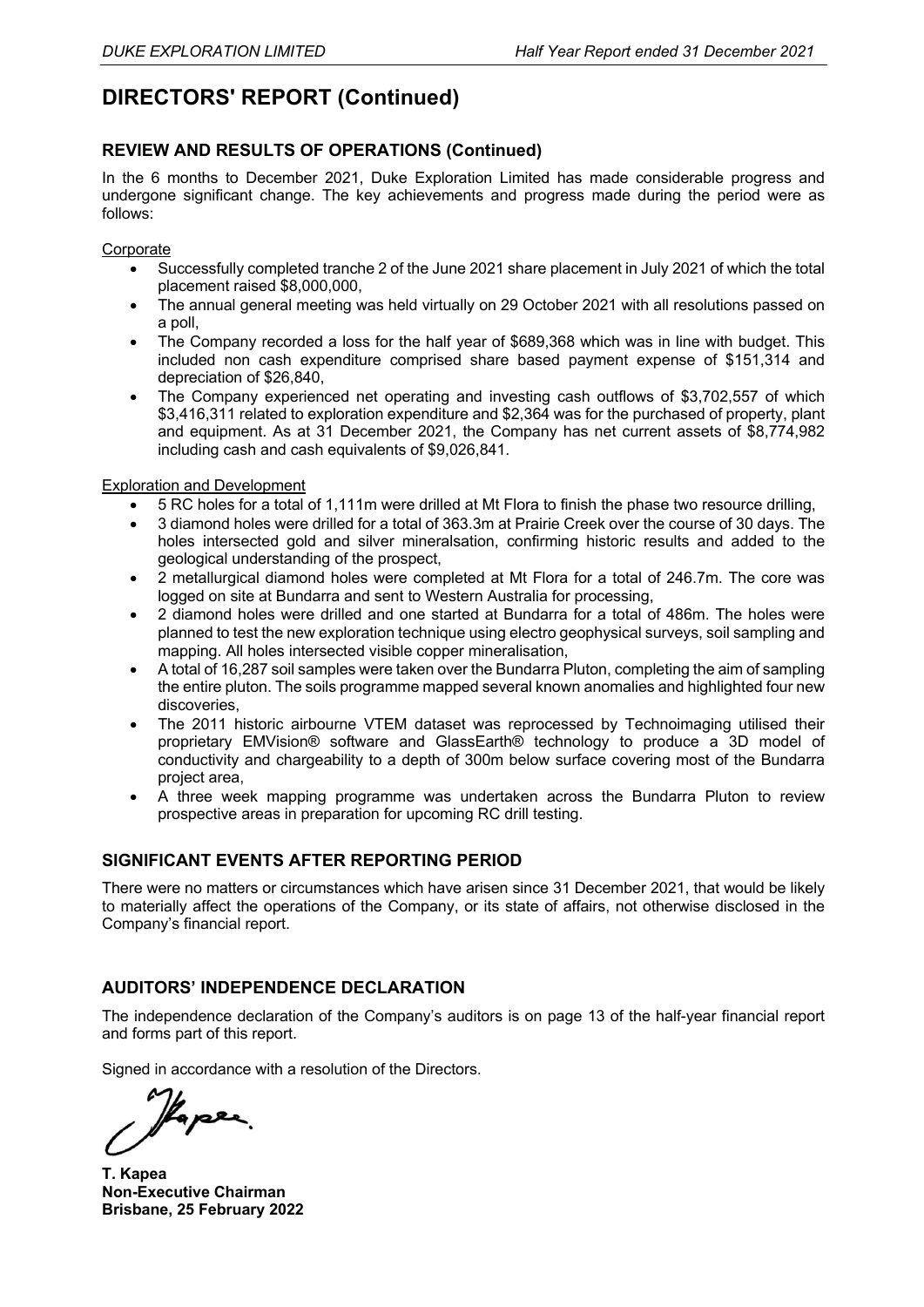# Duke Exploration Limited ABN 28 119 421 868

# Half Year Financial Report ended 31 December 2021

# **Contents** Page

| Statement of Profit or Loss and Other Comprehensive Income |    |
|------------------------------------------------------------|----|
| <b>Statement of Financial Position</b>                     | 3  |
| <b>Statement of Cash Flows</b>                             |    |
| Statement of Changes in Equity                             | 5  |
| Notes to the financial statements                          | 6  |
| Directors' declaration                                     | 12 |
| Auditor's Independence Declaration                         | 13 |
| Independent Review Report                                  | 14 |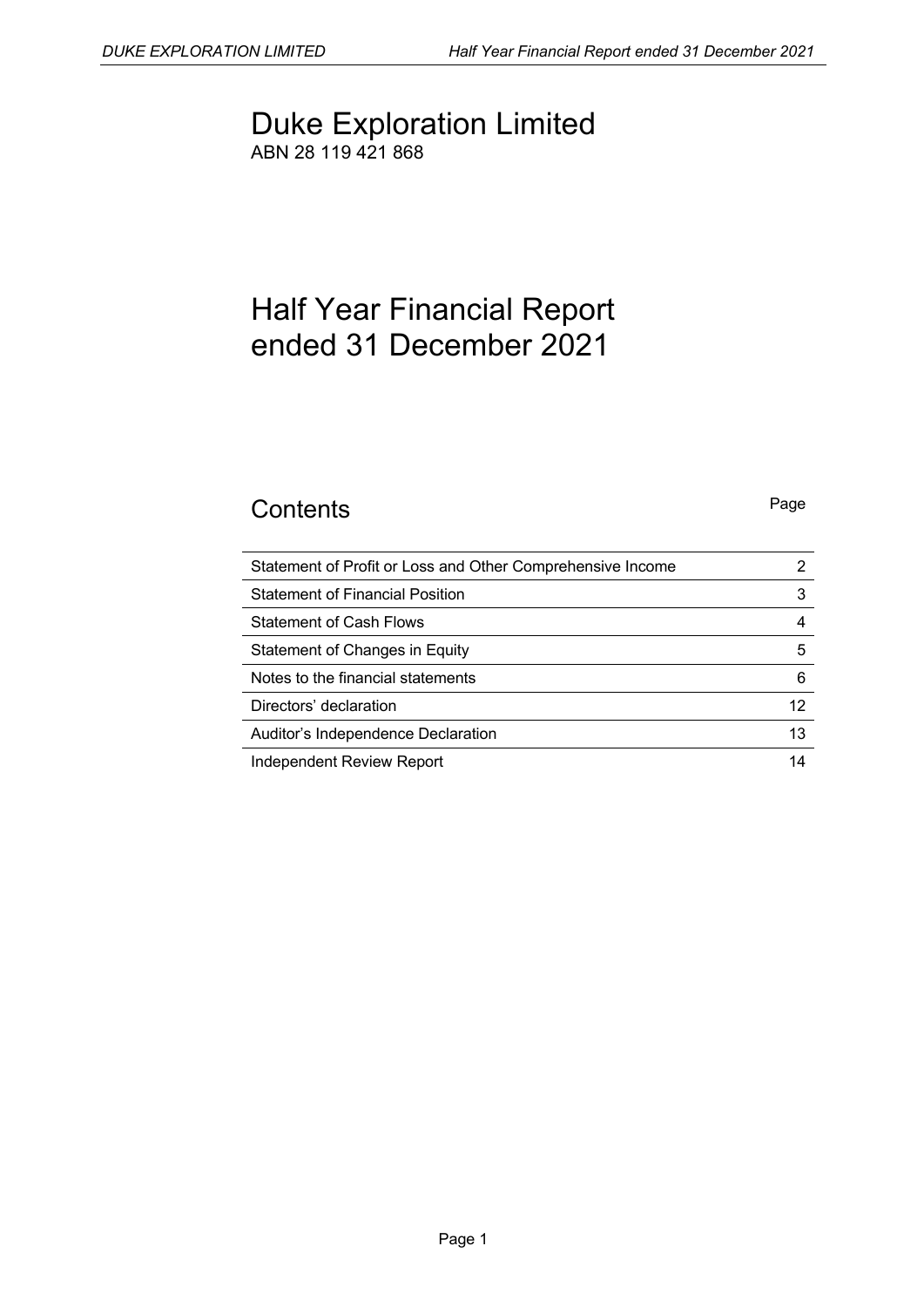# **CONDENSED STATEMENT OF PROFIT OR LOSS AND OTHER COMPREHENSIVE INCOME FOR THE HALF-YEAR ENDED 31 DECEMBER 2021**

|                                                                                            | 6 months<br>ended 31<br>December 2021<br>\$ | 6 months<br>ended 31<br>December 2020<br>\$ |
|--------------------------------------------------------------------------------------------|---------------------------------------------|---------------------------------------------|
| <b>REVENUES</b>                                                                            |                                             |                                             |
| Interest income                                                                            | 8,203                                       | 2,707                                       |
|                                                                                            | 8,203                                       | 2,707                                       |
| <b>EXPENSES</b>                                                                            |                                             |                                             |
| Other expenditure                                                                          | (114, 621)                                  | (84, 915)                                   |
| Accounting & Audit fees                                                                    | (95,005)                                    | (86, 205)                                   |
| Consulting fees                                                                            |                                             | (65, 739)                                   |
| Legal fees                                                                                 | (12, 812)                                   | (119, 265)                                  |
| Insurance                                                                                  | (22, 788)                                   | (20, 518)                                   |
| Marketing expenditure                                                                      | (21, 452)                                   | (44, 588)                                   |
| Capital raising costs                                                                      | (20, 932)                                   | (96, 670)                                   |
| Employee benefits expense                                                                  | (231, 807)                                  | (112, 131)                                  |
| Share based payment expense                                                                | (151, 314)                                  | (36, 245)                                   |
| Depreciation expense                                                                       | (26, 840)                                   | (9,018)                                     |
| <b>Total expenses</b>                                                                      | (697, 571)                                  | (675, 294)                                  |
| Loss before income tax expense                                                             | (689, 368)                                  | (672, 587)                                  |
| Income tax expense                                                                         |                                             |                                             |
| Loss for the period                                                                        | (689, 368)                                  | (672, 587)                                  |
| <b>Other Comprehensive Income</b>                                                          |                                             |                                             |
| Other Comprehensive Income for the period, net of<br>tax                                   |                                             |                                             |
| <b>Total Comprehensive Loss for the period</b><br>attributable to the owners of the parent | (689, 368)                                  | (672, 587)                                  |
| Basic and Diluted loss per share (cents per share)                                         | (0.66)                                      | (1.28)                                      |

The above condensed statement of profit and loss and other comprehensive income should be read in conjunction with the accompanying notes.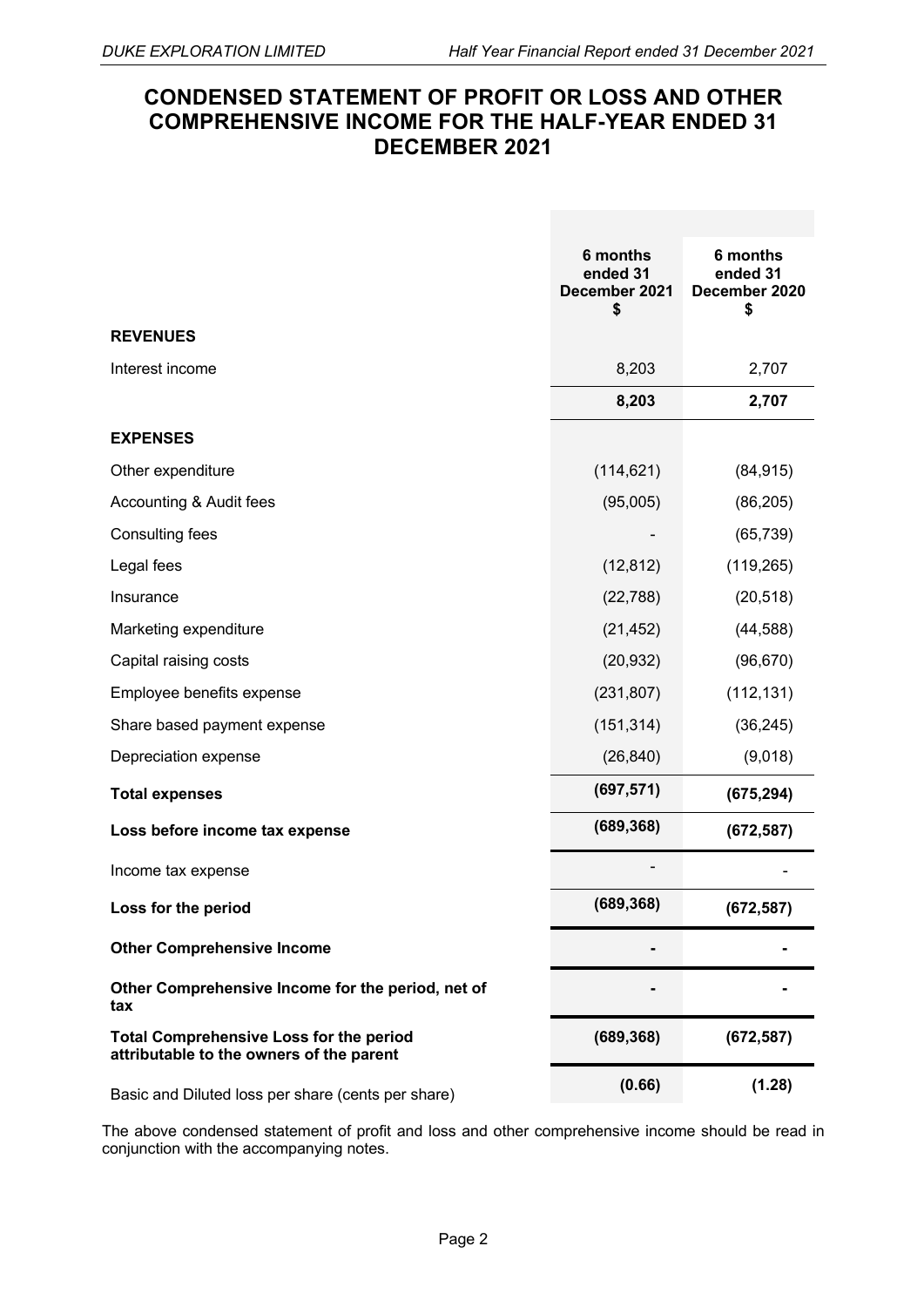# **CONDENSED STATEMENT OF FINANCIAL POSITION AS AT 31 DECEMBER 2021**

|                                           |                | As at 31<br><b>December</b><br>2021 | As at 30 June<br>2021 |
|-------------------------------------------|----------------|-------------------------------------|-----------------------|
|                                           | <b>Note</b>    | \$                                  | \$                    |
| <b>ASSETS</b>                             |                |                                     |                       |
| <b>Current assets</b>                     |                |                                     |                       |
| Cash and cash equivalents                 |                | 9,026,841                           | 6,449,225             |
| Trade and other receivables               | $\overline{4}$ | 140,523                             | 3,122,288             |
| <b>TOTAL CURRENT ASSETS</b>               |                | 9,167,364                           | 9,571,513             |
| <b>Non-current assets</b>                 |                |                                     |                       |
| Other Assets - Tenement deposits          |                | 39,000                              | 39,000                |
| Plant and equipment                       |                | 166,772                             | 193,248               |
| Deferred exploration and evaluation costs | 3              | 9,798,440                           | 7,136,972             |
| <b>TOTAL NON-CURRENT ASSETS</b>           |                | 10,004,212                          | 7,369,220             |
| <b>TOTAL ASSETS</b>                       |                | 19,171,576                          | 16,940,733            |
| <b>LIABILITIES</b>                        |                |                                     |                       |
| <b>Current liabilities</b>                |                |                                     |                       |
| Trade and other payables                  | 3              | 359,414                             | 1,114,256             |
| Provision for employee benefits           |                | 32,968                              | 36,923                |
| <b>Total current liabilities</b>          |                | 392,382                             | 1,151,179             |
| <b>TOTAL LIABILITIES</b>                  |                | 392,382                             | 1,151,179             |
| <b>NET ASSETS</b>                         |                | 18,779,194                          | 15,789,554            |
| <b>EQUITY</b>                             |                |                                     |                       |
| Issued capital                            | 4              | 21,270,032                          | 17,742,338            |
| Reserves                                  | 5              | 456,858                             | 305,544               |
| <b>Accumulated losses</b>                 |                | (2,947,696)                         | (2, 258, 328)         |
| <b>TOTAL EQUITY</b>                       |                | 18,779,194                          | 15,789,554            |

The above condensed statement of financial position should be read in conjunction with the accompanying notes.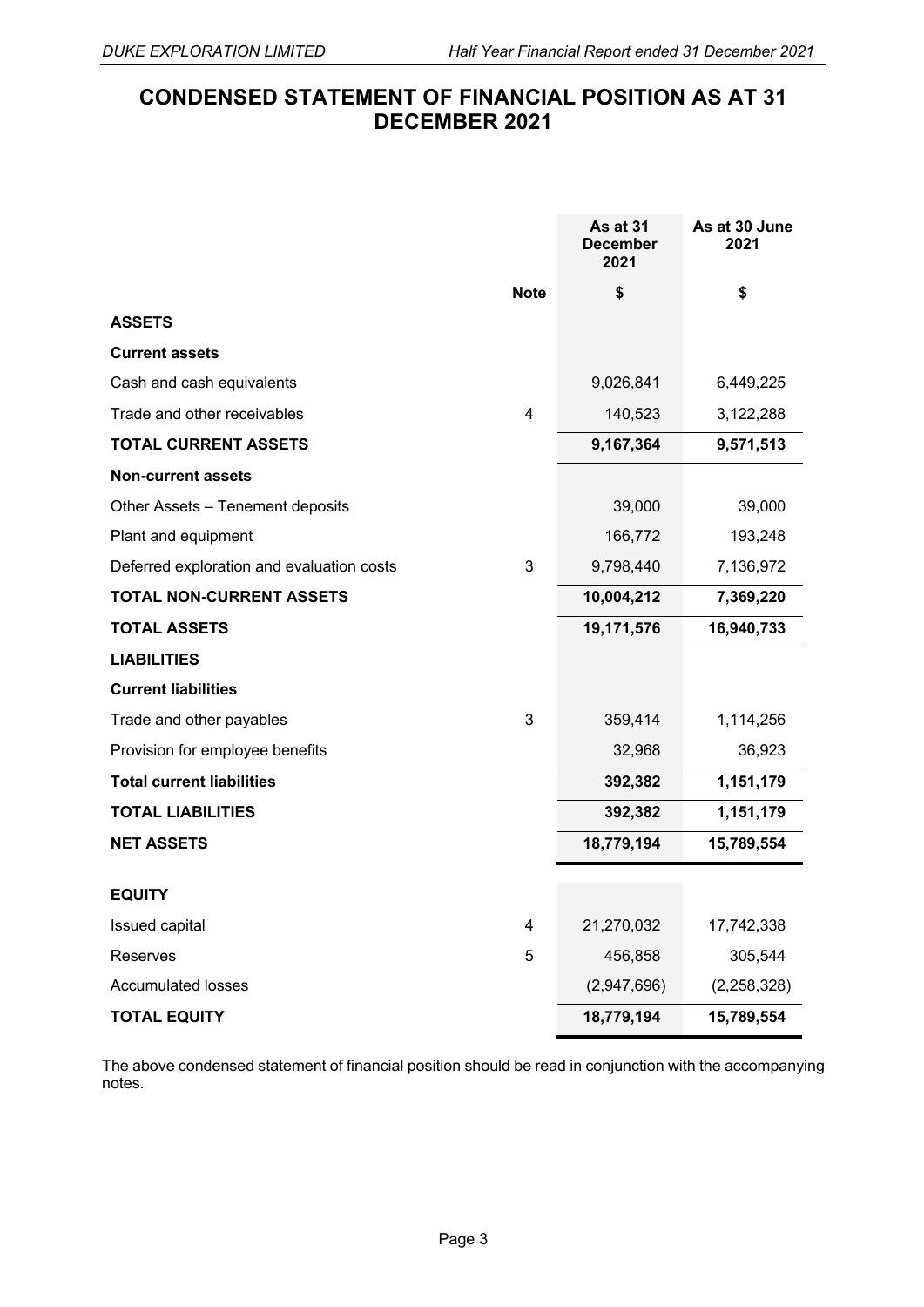# **CONDENSED STATEMENT OF CASH FLOWS FOR THE HALF-YEAR ENDED 31 DECEMBER 2021**

|                                                                                             |   | 31 December<br>2021 | 31 December<br>2020 |
|---------------------------------------------------------------------------------------------|---|---------------------|---------------------|
|                                                                                             |   | \$                  | \$                  |
| <b>Cash flows from operating activities</b>                                                 |   |                     |                     |
| Payments to suppliers and employees                                                         |   | (786, 521)          | (626, 305)          |
| <b>GST</b> received                                                                         |   | 508,968             | 85,018              |
| Interest received                                                                           |   | 8,204               | 2,709               |
| Net cash used in operating activities                                                       |   | (269, 349)          | (327, 232)          |
| <b>Cash flows from investing activities</b>                                                 |   |                     |                     |
| Payments for exploration and evaluation expenditure                                         |   | (3,430,844)         | (1, 164, 507)       |
| Payments for property, plant & equipment                                                    |   | (2, 364)            | (118, 339)          |
| Net cash used in investing activities                                                       |   | (3, 433, 208)       | (1,494,192)         |
| <b>Cash flows from financing activities</b>                                                 |   |                     |                     |
| Proceeds from issue of shares and options                                                   | 4 | 6,587,773           | 8,000,000           |
| Payments for share issue cost                                                               | 5 | (307, 600)          | (480,000)           |
| Net cash provided by financing activities                                                   |   | 6,280,173           | 7,520,000           |
| Net increase/(decrease) in cash held                                                        |   | 2,577,616           | 5,698,576           |
| Cash and cash equivalents at beginning of financial<br>period                               |   | 6,449,225           | 1,644,389           |
| Effects of exchange rate fluctuations on the balances<br>of cash held in foreign currencies |   |                     |                     |
| Cash and cash equivalents at end of the period                                              |   | 9,026,841           | 7,342,965           |

The above condensed statement of cash flows should be read in conjunction with the accompanying notes.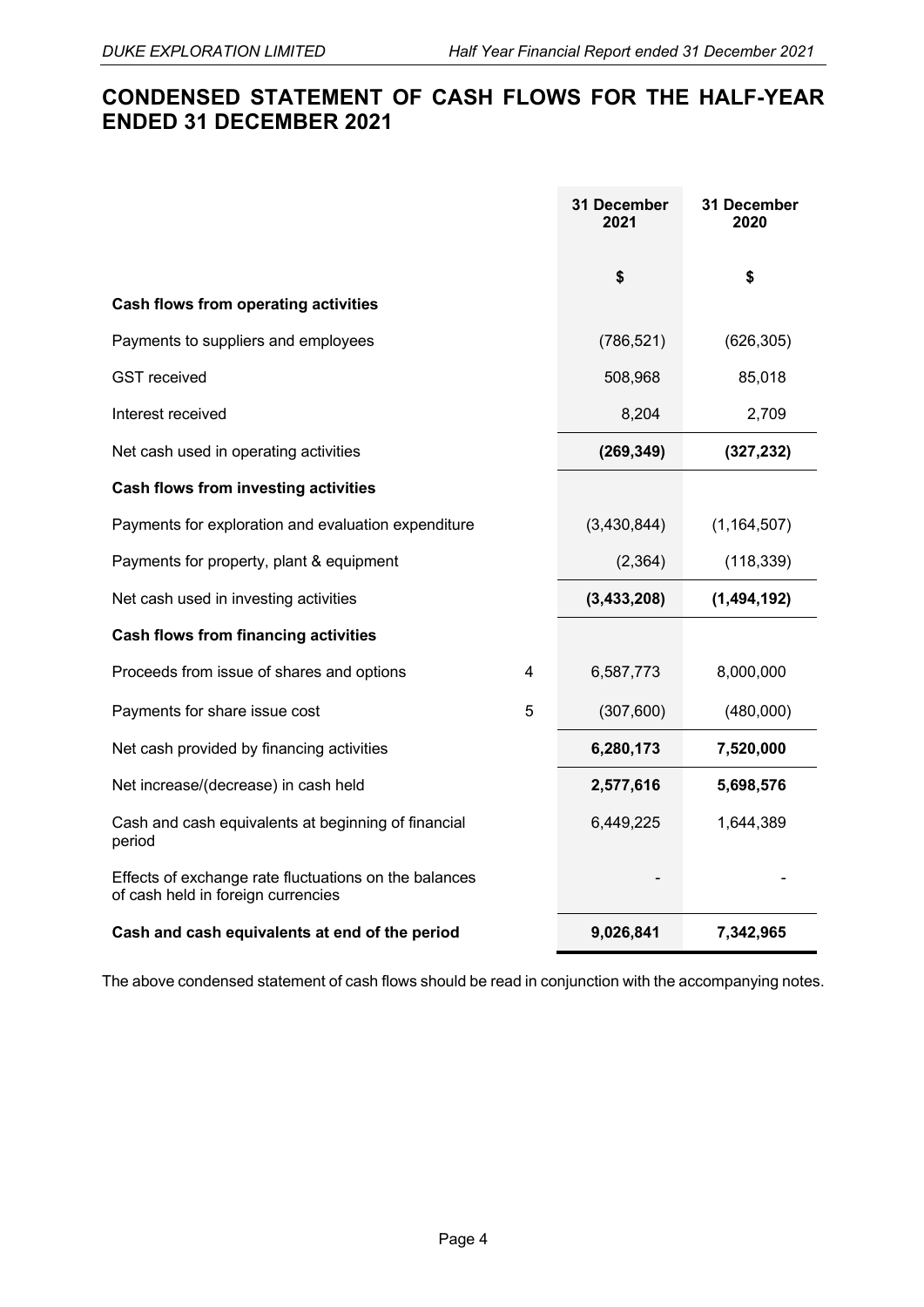# **CONDENSED STATEMENT OF CHANGES IN EQUITY FOR THE HALF-YEAR ENDED 31 DECEMBER 2021**

|                                                                               | <b>Issued</b><br><b>Capital</b>      | <b>Accumulated</b><br><b>Losses</b>      | <b>Reserves</b>       | <b>Total Equity</b>       |
|-------------------------------------------------------------------------------|--------------------------------------|------------------------------------------|-----------------------|---------------------------|
|                                                                               | \$                                   | \$                                       | \$                    | \$                        |
| <b>Balance at 1 July 2021</b>                                                 | 17,742,338                           | (2, 258, 328)                            | 305,544               | 15,789,554                |
| Profit / (Loss) for the period                                                |                                      | (689, 368)                               |                       | (689, 368)                |
| Other comprehensive income                                                    |                                      |                                          |                       |                           |
| Total comprehensive income<br>for the period                                  |                                      | (689, 368)                               |                       | (689, 368)                |
| <b>Transactions with owners in</b><br>their capacity as owners                |                                      |                                          |                       |                           |
| Options issued during the<br>period as approved by<br>shareholders            |                                      |                                          | 151,314               | 151,314                   |
| Shares issued during the<br>period (net)                                      | 3,527,694                            |                                          |                       | 3,527,694                 |
| Total transactions with owners<br>in their capacity as owners                 | 3,527,694                            |                                          | 151,314               | 3,679,008                 |
| <b>Balance at 31 December 2021</b>                                            | 21,270,032                           | (2,947,696)                              | 456,858               | 18,779,194                |
|                                                                               | <b>Issued</b><br><b>Capital</b><br>S | <b>Accumulated</b><br><b>Losses</b><br>S | <b>Reserves</b><br>\$ | <b>Total Equity</b><br>\$ |
| Balance at 1 July 2020                                                        | 3,565,039                            | (884, 947)                               |                       | 2,680,092                 |
| Profit / (Loss) for the period                                                |                                      | (672, 587)                               |                       | (672, 587)                |
| Other comprehensive income                                                    |                                      |                                          |                       |                           |
| Total comprehensive income<br>for the period                                  |                                      | (672, 587)                               |                       | (672, 587)                |
| <b>Transactions with owners in</b><br>their capacity as owners                |                                      |                                          |                       |                           |
| Performance Rights issued<br>during the period as approved<br>by shareholders |                                      |                                          | 138,125               | 138,125                   |
| Options issued during the<br>period as approved by<br>shareholders            |                                      |                                          | 193,889               | 193,889                   |
| Shares issued during the<br>period (net)                                      | 7,362,356                            |                                          |                       | 7,362,356                 |
| Total transactions with owners<br>in their capacity as owners                 | 7,362,356                            |                                          | 332,014               | 7,694,370                 |
| <b>Balance at 31 December 2020</b>                                            | 10,927,395                           | (1, 557, 534)                            | 332,104               | 9,701,875                 |

The above condensed statement of changes in equity should be read in conjunction with the accompanying notes.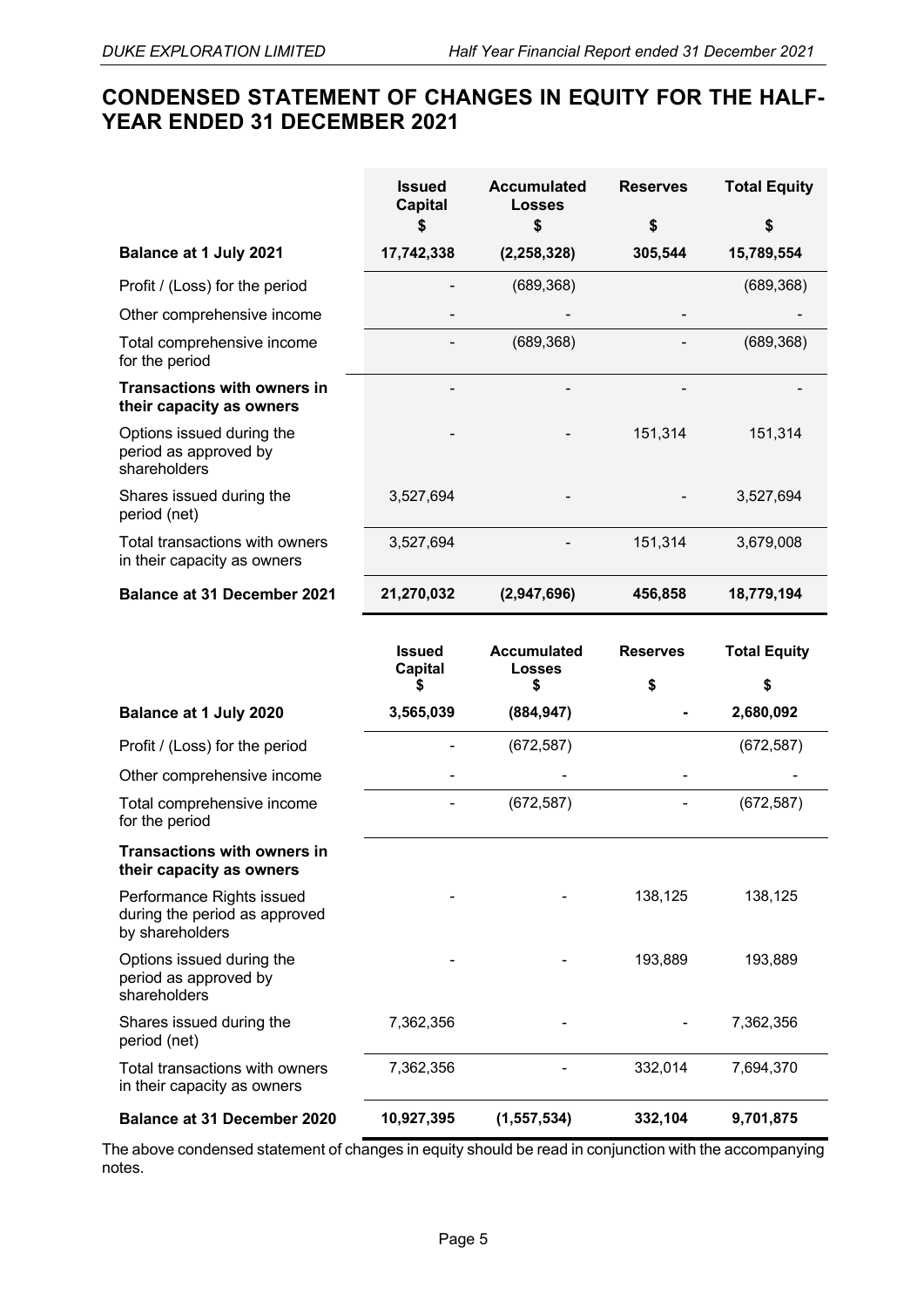# **NOTES TO THE CONDENSED FINANCIAL STATEMENTS FOR THE HALF-YEAR ENDED 31 DECEMBER 2021**

#### **NOTE 1 – CORPORATE INFORMATION**

The general purpose interim financial report financial report of Duke Exploration Limited (the Company) for the half-year ended 31 December 2021 was authorised in accordance with a resolution of the Directors on 29 January 2022. Duke Exploration Limited is a Company limited by shares, incorporated and domiciled in Australia. It was incorporated on 26 April 2006.

The nature of the operations and principal activities of the Company are described in the Directors' Report.

#### **NOTE 2 – SUMMARY OF SIGNIFICANT ACCOUNTING POLICIES**

#### **(A) Statement of Compliance**

These interim financial statements are general purpose financial statements prepared in accordance with the requirements of the Corporations Act 2001, applicable accounting standards including AASB 134: Interim Financial Reporting, Accounting Interpretations and other authoritative pronouncements of the Australian Accounting Standards Board ('AASB'). Compliance with AASB 134 ensures compliance with IAS 34 'Interim Financial Reporting'.

This condensed half-year report does not include full disclosures of the type normally included in an annual financial report. Therefore, it cannot be expected to provide as full an understanding of the financial performance, financial position and cash flows of the Company as in the full financial report.

It is recommended that this financial report be read in conjunction with the annual financial report for the year ended 30 June 2021 and any public announcements made by Duke Exploration Limited during the half-year in accordance with continuous disclosure requirements arising under the Corporations Act 2001 and the ASX Listing Rules.

#### **(B) Basis of Preparation**

The interim report has been prepared on a historical cost basis. Cost is based on the fair value of the consideration given in exchange for assets. The Company is domiciled in Australia and all amounts are presented in Australian dollars, unless otherwise noted.

For the purpose of preparing the interim report, the half-year has been treated as a discrete reporting period.

#### **a) Accounting Policies**

The accounting policies and methods of computation applied by the Company in the interim financial report are the same as those applied by the Company in its financial report as at and for the year ended 30 June 2021 except for the adoption of new and amended standards as set out below.

#### **b) New and Revised Accounting Standards**

A number of new or amended standards became applicable for the current reporting period. The impact of the adoption of these standards did not have any impact on the Company's accounting policies and did not require retrospective adjustments.

#### **c) Fair Values**

The fair values of Company's financial assets and financial liabilities approximate their carrying values. No financial assets or financial liabilities are readily traded on organised markets in standardised form.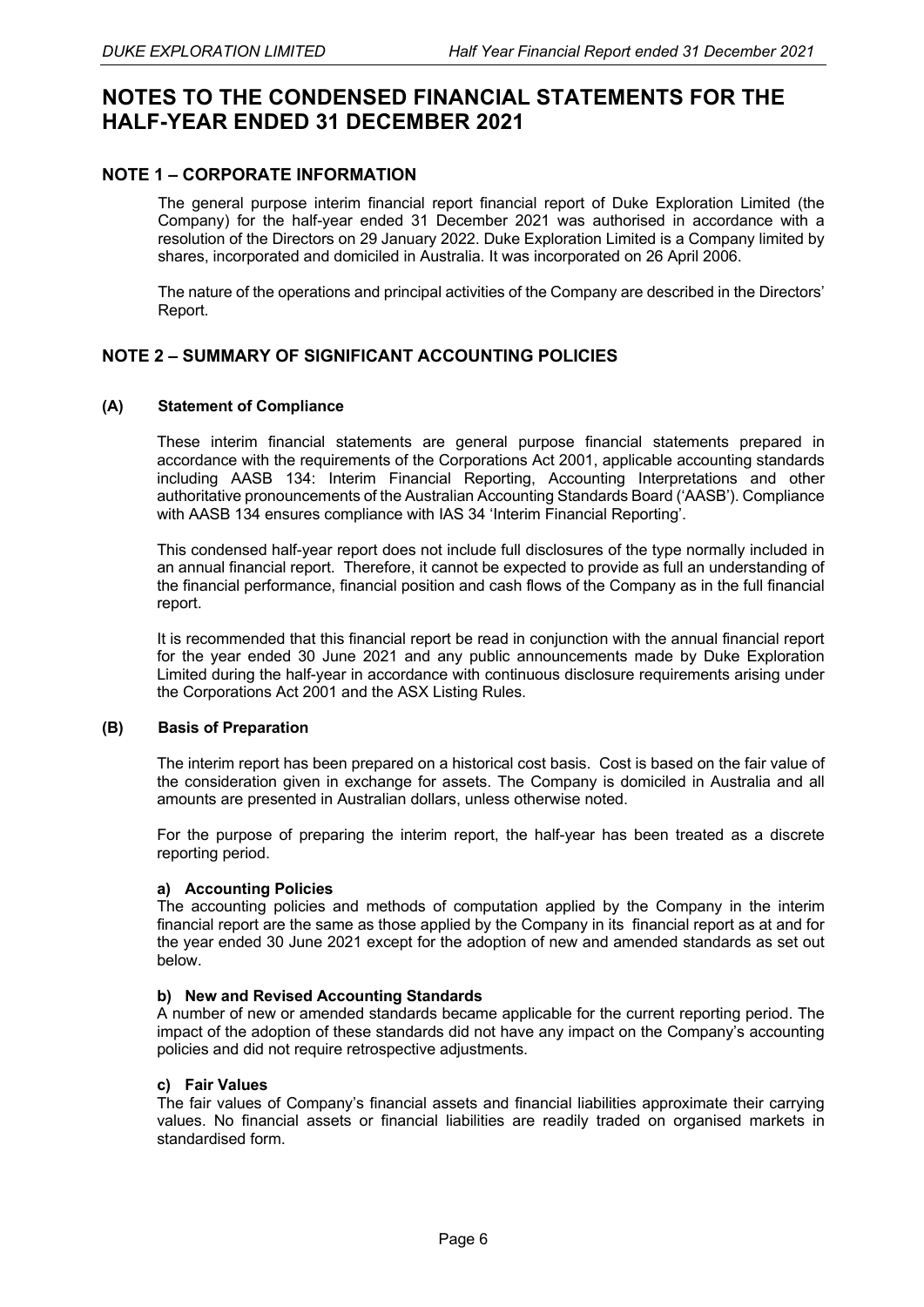# **NOTES TO THE CONDENSED FINANCIAL STATEMENTS FOR THE HALF-YEAR ENDED 31 DECEMBER 2021**

#### **NOTE 2 – SUMMARY OF SIGNIFICANT ACCOUNTING POLICIES (Continued)**

#### **(C) Going Concern**

The financial statements have been prepared on the going concern basis, which contemplates the continuity of normal business activity and the commercial realisation of the Company's assets and the settlement of liabilities in the normal course of business.

The Company has incurred a loss for the period after tax of \$689,368 (2020: \$672,587) and experienced net operating and investing cash outflows of \$3,702,557 (2020: \$1,821,424). As at 31 December 2021, the Company has net current assets of \$8,774,982 (30 June 2021 net current assets of \$8,420,334) including cash and cash equivalents of \$9,026,841 (30 June 2021: \$6,449,225).

The ability of the company to continue as a going concern is principally dependent upon one or more of the following:

- the ability of the Company to raise capital as and when necessary; and / or
- the successful exploration and subsequent exploitation of the company's tenements.

These conditions give rise to material uncertainty which may cast significant doubt over the company's ability to continue as a going concern.

The Directors believe that the going concern basis of preparation is appropriate as they believe there is sufficient cash available for the Company to continue operating until it can raise sufficient further capital to fund its ongoing activities.

Should the company be unable to continue as a going concern, it may be required to realise its assets and extinguish its liabilities other than in the ordinary course of business, and at amounts that differ from those stated in the financial report. This financial report does not include any adjustments relating to the recoverability and classification of recorded asset amounts or the amounts or classification of liabilities and appropriate disclosures that may be necessary should the company be unable to continue as a going concern.

#### **(D) Significant accounting judgements and key estimates**

The preparation of interim financial reports requires management to make judgements, estimates and assumptions that affect the application of accounting policies and the reported amounts of assets, liabilities, income and expense. Actual results may differ from these estimates.

In preparing this interim report, the significant judgements made by management in applying the Company's accounting policies and the key sources of estimation uncertainty were the same as those that applied to the financial report for the year ended 30 June 2021.

#### **Key judgments – share based payment transactions**

The Group measures the cost of equity settled transactions with employees by reference to the fair value of the equity instruments at the date at which they are granted. The fair value is determined by using the Hull-White and/or Monte Carlo models taking into account the terms and conditions upon which the instruments were granted. The accounting estimates and assumptions relating to equity settled share based payments would have no impact on the carrying amounts of assets and liabilities within the next annual reporting period but may impact the profit or loss and equity.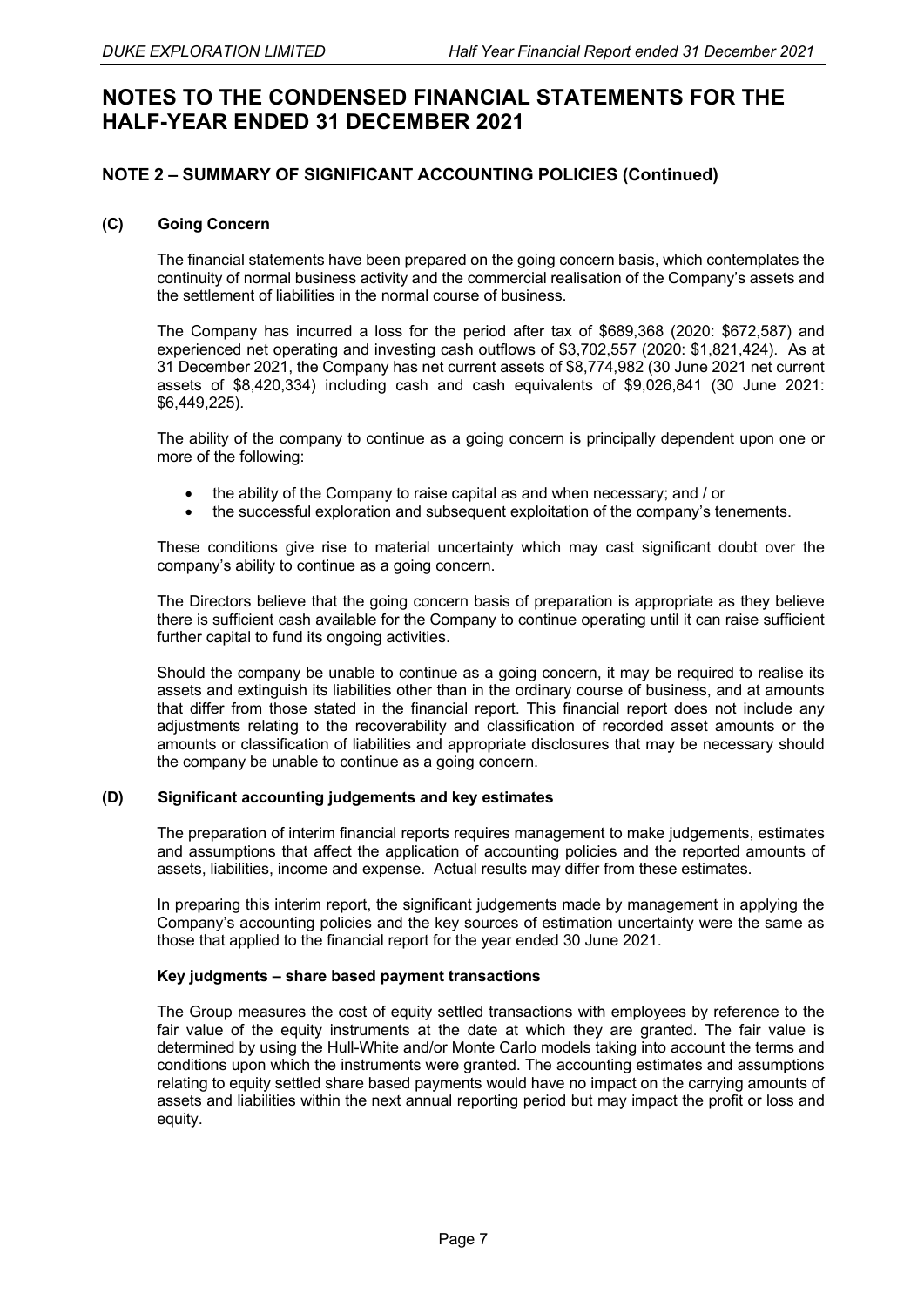# **NOTES TO THE CONDENSED FINANCIAL STATEMENTS FOR THE HALF-YEAR ENDED 31 DECEMBER 2021**

|                                                                                               | 31 December<br>2021<br>\$ | 30 June<br>2021<br>\$ |
|-----------------------------------------------------------------------------------------------|---------------------------|-----------------------|
| <b>NOTE 3 - DEFERRED EXPLORATION AND</b><br><b>EVALUATION COSTS</b>                           |                           |                       |
| Costs carried forward in respect of exploration areas of interest in<br>the following phases: |                           |                       |
| Opening balance                                                                               | 7,136,972                 | 1,301,154             |
| Expenditure incurred                                                                          | 2,661,468                 | 6.047.164             |
| R&D Tax refund offset                                                                         |                           | (211, 346)            |
| <b>Total deferred exploration expenditure</b>                                                 | 9,798,440                 | 7,136,972             |

At 31 December 2021, the balance of deferred exploration and evaluation costs expenditure is in respect of the Company's Bundarra and Praire Creek projects in Qld and its Red Hill project in NSW. The recoupment of costs carried forward in relation to this area of interest is dependent on the successful development and commercial exploitation or sale of the area.

Trade payables were lower at 31 December 2021 compared to 30 June 2021 due to shutdown of drilling operations over the Christmas break which resulted in significant costs being paid by 31 December 2021.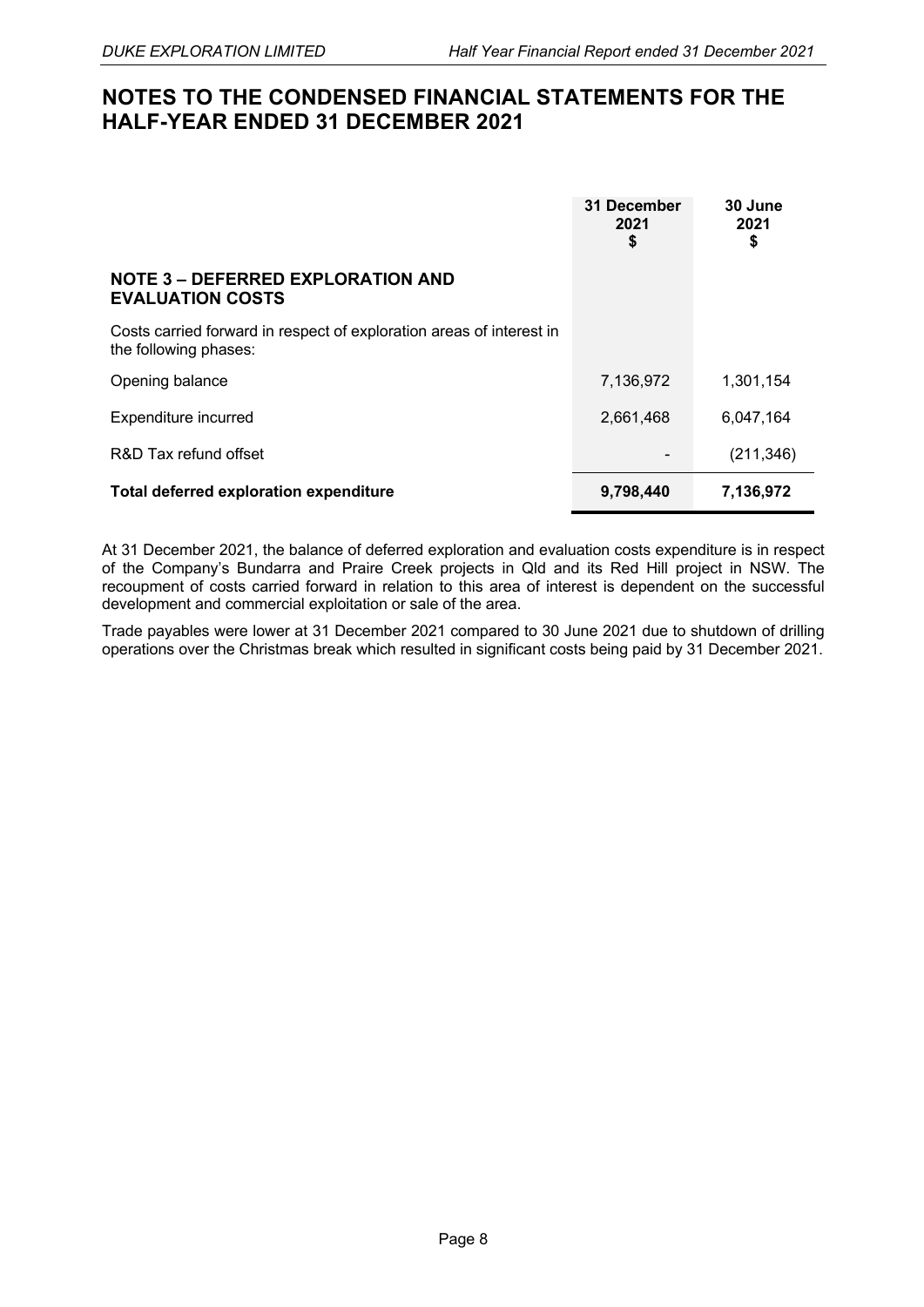# **NOTES TO THE CONDENSED FINANCIAL STATEMENTS FOR THE HALF YEAR ENDED 31 DECEMBER 2021**

|                                                                     | 31 December<br>2021<br>\$ | 30 June 2021<br>S |
|---------------------------------------------------------------------|---------------------------|-------------------|
| <b>NOTE 4 - CONTRIBUTED EQUITY</b>                                  |                           |                   |
| <b>Issued and Fully Paid Capital</b>                                |                           |                   |
| 105,419,627 (30 June 2021 -94,419,627 fully paid ordinary<br>shares | 21,270,032                | 17.742.338        |

As at 30 June 2021, the Company held funds of \$2,752,479 as a receivable relating to the Share Purchase Plan completed in late June 2021. These shares were allotted on 30 June 2021 and funds released to the Company on 1 July 2021.

|           |                                                             | Number of<br><b>Shares</b> |      | \$         |
|-----------|-------------------------------------------------------------|----------------------------|------|------------|
|           | Movement in ordinary share capital:                         |                            |      |            |
| 30 Jun 20 | <b>Balance end of financial year</b>                        | 42,854,861                 |      | 3,565,039  |
| 6/11/20   | Share Placement - IPO                                       | 32,000,000                 | 0.25 | 8,000,000  |
|           | Capital Raising expenses - IPO                              |                            |      | (480,000)  |
|           | Options Valuation for broker - IPO                          |                            |      | (157, 644) |
| 17/6/21   | Share Placement                                             | 11,228,229                 | 0.36 | 4,042,162  |
|           | Capital Raising expenses - share placement                  |                            |      | (242, 530) |
| 29/6/21   | Share Purchase Plan                                         | 7,645,912                  | 0.36 | 2,752,479  |
| 30/6/21   | Shares issued on conversion of Performance<br><b>Rights</b> | 690,625                    |      | 138,125    |
| 30/6/21   | <b>Unissued Equity</b>                                      |                            |      | 124,706    |
| 30 Jun 21 | <b>Balance end of financial year</b>                        | 94,419,627                 |      | 17,742,338 |
| 21/7/21   | Reverse unissued equity                                     |                            |      | (124, 706) |
| 21/7/21   | Share Placement                                             | 11,000,000                 | 0.36 | 3,960,000  |
|           | Share capital raising expenses                              |                            |      | (307, 600) |
| 31 Dec 21 | <b>Balance end of period</b>                                | 105,419,627                |      | 21,270,032 |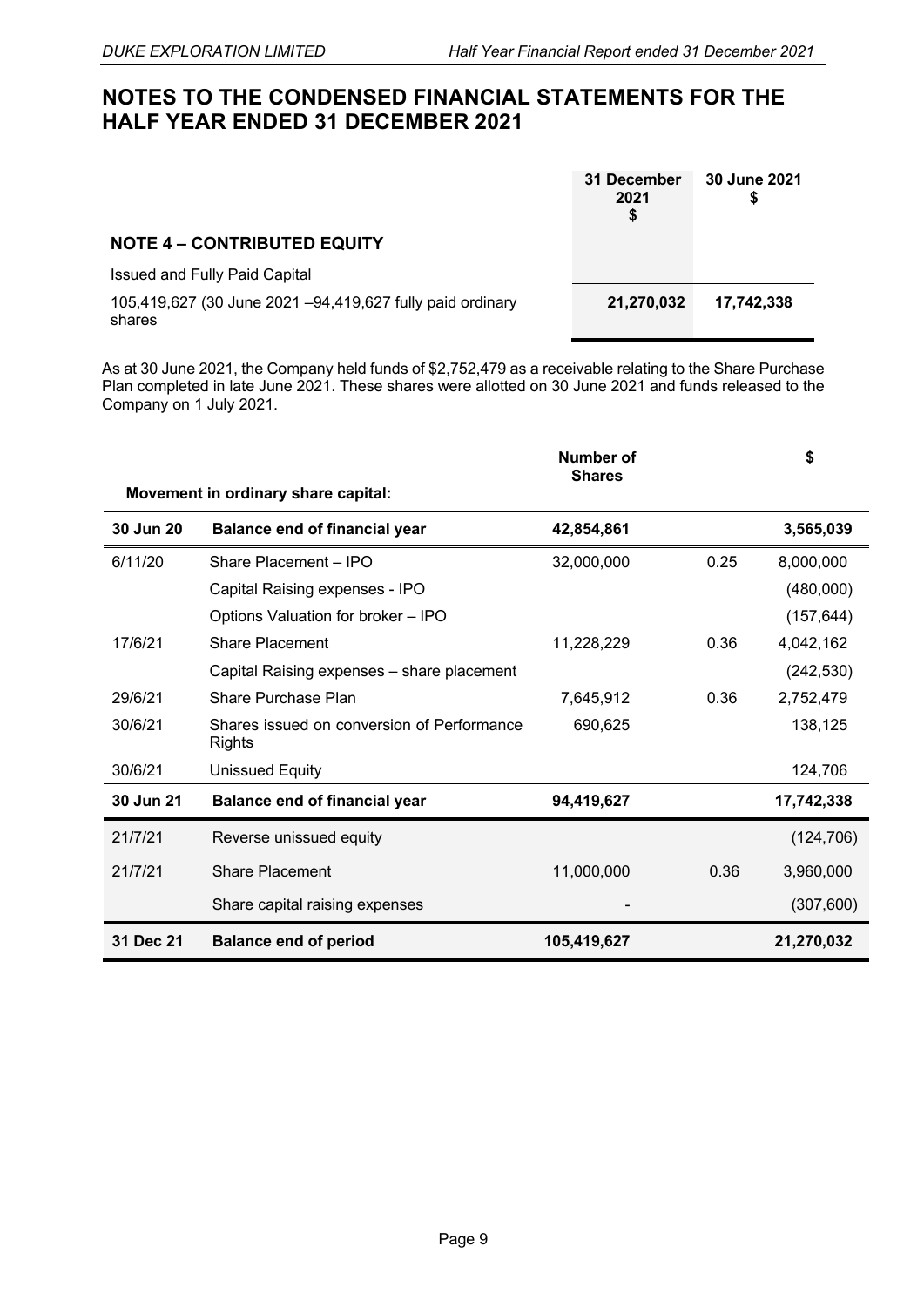## **NOTES TO THE CONDENSED FINANCIAL STATEMENTS FOR THE HALF YEAR ENDED 31 DECEMBER 2021**

|                                     | 31 December<br>2021<br>S | 30 June 2021 |
|-------------------------------------|--------------------------|--------------|
| <b>NOTE 5 – RESERVES</b>            |                          |              |
| <b>Share-based Payments Reserve</b> | 456,858                  | 305,544      |

#### **Nature and Purpose of Share-Based Payments Reserve**

The share-based payments reserve is used to recognise the grant date fair value of options and performance rights issued to employees and other service providers.

|                                                     |                                         |               | <b>Number of</b><br><b>Options</b> |                              | \$                 |
|-----------------------------------------------------|-----------------------------------------|---------------|------------------------------------|------------------------------|--------------------|
| <b>Movement in Reserves:</b>                        |                                         |               |                                    |                              |                    |
| 30 Jun 21                                           | <b>Balance end of financial year</b>    |               | 7,053,043                          |                              | 305,544            |
|                                                     |                                         |               |                                    |                              |                    |
| 20 Jul 21                                           | Share Options <sup>1</sup>              |               | 1,250,000                          |                              | 151,314            |
| 31 Dec 21                                           | <b>Balance end of period</b>            |               | 8,303,043                          |                              | 456,858            |
| <b>Options/Rights</b><br><b>Exploration Limited</b> | <b>Duke</b><br><b>Issue</b><br>in<br>on | <b>Number</b> | <b>Exercise</b><br><b>Price</b>    | Date Vested                  | <b>Expiry Date</b> |
| <b>Lead Manager Options</b>                         |                                         | 1,497,097     | \$0.50                             | 10/11/2021                   | 10/11/2022         |
| Share Options - Tranche 1                           |                                         | 1,851,646     | \$0.25                             | 29/07/2021                   | 10/11/2027         |
| Share Options - Tranche 2                           |                                         | 1,851,649     | \$0.25                             | $\qquad \qquad \blacksquare$ | 10/11/2027         |
| Share Options - Tranche 3                           |                                         | 1,851,651     | \$0.25                             | $\qquad \qquad \blacksquare$ | 10/11/2027         |
| Share Options - Tranche 1 <sup>1</sup>              |                                         | 416,666       | \$0.33                             | -                            | 20/07/2028         |
| Share Options - Tranche $21$                        |                                         | 416,667       | \$0.33                             | $\qquad \qquad \blacksquare$ | 20/07/2028         |
| Share Options - Tranche $31$                        |                                         | 416,667       | \$0.33                             |                              | 20/07/2028         |
|                                                     | Total Options/Rights on issue           | 8,303,043     |                                    |                              |                    |

#### **1Share Options:**

On 20 July 2021 the company issued 1,250,000 unlisted options to the Managing Director pursuant to the employee equity incentive plan and as approved at the Company's extraordinary general meeting on 20 July 2021. The options were granted for nil consideration. The options will vest in 3 tranches as outlined in the table below. The options are exercisable at 33 cents and expire on 20 July 2028.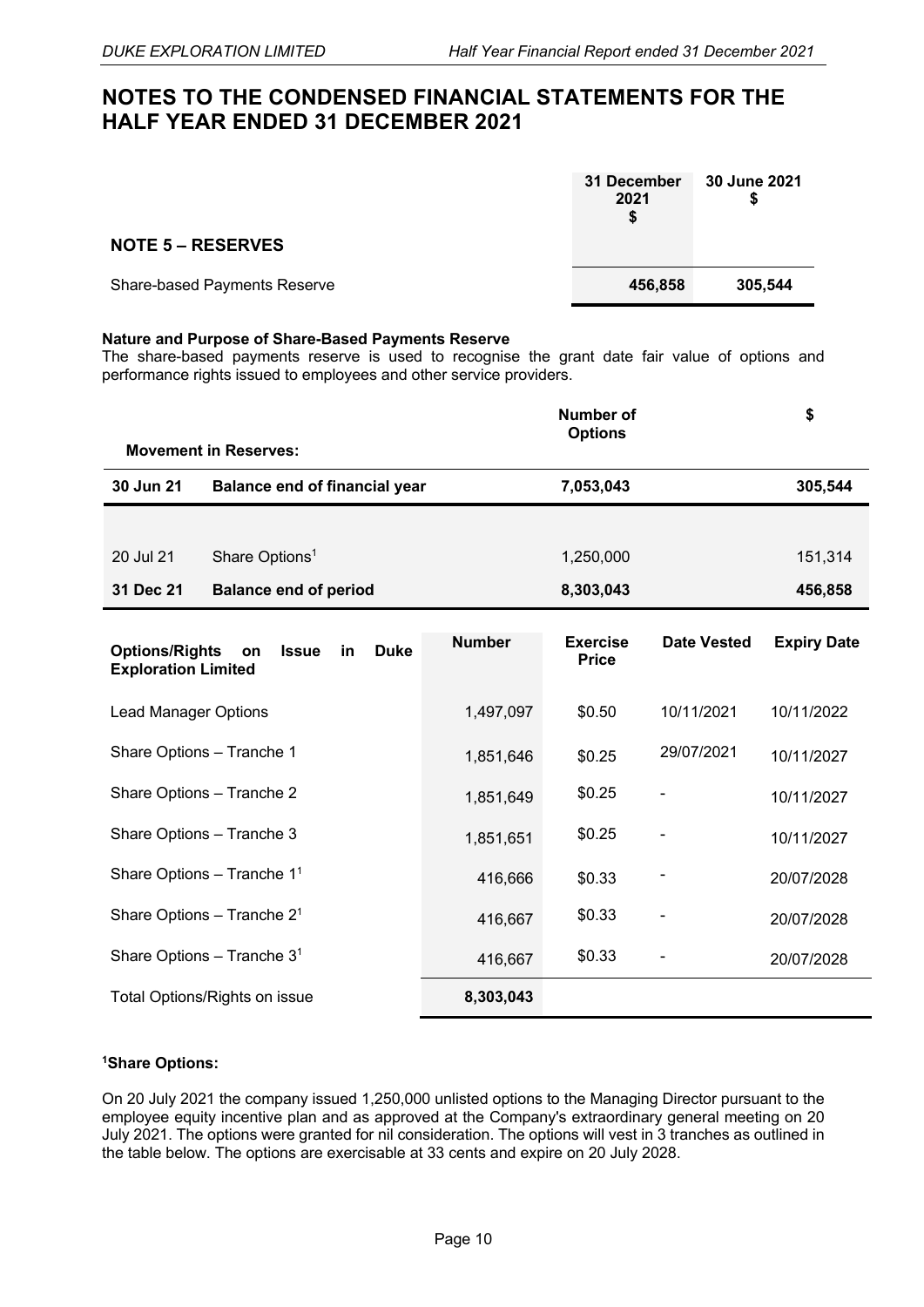# **NOTES TO THE CONDENSED FINANCIAL STATEMENTS FOR THE HALF YEAR ENDED 31 DECEMBER 2021**

### **NOTE 5 – RESERVES (Continued)**

| Inputs into pricing model               | Share<br>Options<br>Trache 1                                                                                                                                                                                                                                                                                                                                                                                                                                                                                                                                                                                                                                                                                                                                                            | Share Options - Trache 2                                                                                                                                                                                                                                                                                                                                                                                                                                                                                                                                                                                                                                             | Share Options - Trache 3                                                                                                                                                                                                                                                                                                                                                                                                                                                                                                                                                               |
|-----------------------------------------|-----------------------------------------------------------------------------------------------------------------------------------------------------------------------------------------------------------------------------------------------------------------------------------------------------------------------------------------------------------------------------------------------------------------------------------------------------------------------------------------------------------------------------------------------------------------------------------------------------------------------------------------------------------------------------------------------------------------------------------------------------------------------------------------|----------------------------------------------------------------------------------------------------------------------------------------------------------------------------------------------------------------------------------------------------------------------------------------------------------------------------------------------------------------------------------------------------------------------------------------------------------------------------------------------------------------------------------------------------------------------------------------------------------------------------------------------------------------------|----------------------------------------------------------------------------------------------------------------------------------------------------------------------------------------------------------------------------------------------------------------------------------------------------------------------------------------------------------------------------------------------------------------------------------------------------------------------------------------------------------------------------------------------------------------------------------------|
| Grant date                              | 20/07/2021                                                                                                                                                                                                                                                                                                                                                                                                                                                                                                                                                                                                                                                                                                                                                                              | 20/07/2021                                                                                                                                                                                                                                                                                                                                                                                                                                                                                                                                                                                                                                                           | 20/07/2021                                                                                                                                                                                                                                                                                                                                                                                                                                                                                                                                                                             |
| Exercise price                          | \$0.33                                                                                                                                                                                                                                                                                                                                                                                                                                                                                                                                                                                                                                                                                                                                                                                  | \$0.33                                                                                                                                                                                                                                                                                                                                                                                                                                                                                                                                                                                                                                                               | \$0.33                                                                                                                                                                                                                                                                                                                                                                                                                                                                                                                                                                                 |
| Vesting conditions                      | Milestone Target 1- The<br>of<br>announcement<br>a<br>completed Scoping Study<br>for the Bundarra Project<br>(which includes the Mt<br>Flora<br>prospect)<br>demonstrating<br>the<br>economics of the project<br>can justify proceeding<br>toward a pre-feasibility<br>study in accordance with<br>listing rule requirements<br>and the JORC Code.<br>Milestone Target 2 - The<br>of<br>announcement<br>an<br>inferred resource at the<br>Prairie Creek prospect as<br>defined under JORC 2012<br>that is equal to or better<br>than 4 million tonnes $@1.5$<br>g/t Au that equates to<br>200,000 oz of gold<br><b>AND</b><br>15% per annum compound<br>share price increase from<br>date of company listing or<br>at least 33 cents whichever<br>higher (Share Price<br>is<br>Hurdle). | Milestone Target 1 - The<br>of<br>announcement<br>a<br>Feasibility<br>completed<br>Study for the Bundarra<br>Project<br>demonstrating<br>that developing an open<br>pit mine is economically<br>viable for the project in<br>accordance with listing<br>rule requirements and the<br>JORC Code.<br>Milestone Target $2 - The$<br>announcement<br>of<br>a<br>completed Scoping Study<br>for the Prairie Creek<br>prospect demonstrating<br>the economics of the<br>prospect<br>justify<br>can<br>proceeding toward a pre-<br>feasibility<br>study<br>in<br>accordance with listing<br>rule requirements and the<br>JORC Code.<br><b>AND</b><br>Share Price hurdle met | Milestone Target $1 -$ The<br>announcement<br>οf<br>achievement<br>all<br>οf<br>material consents<br>and<br>approvals to enable mine<br>development to proceed<br>at the Bundarra Project.<br>Milestone Target $2 - The$<br>announcement<br>οf<br>a,<br>completed<br>Feasibility<br>Study for the Prairie<br>Creek<br>prospect<br>demonstrating<br>the<br>economics<br>the<br>of<br>justify<br>prospect<br>can<br>proceeding toward a pre-<br>feasibility<br>study<br>in<br>accordance with listing<br>rule requirements and the<br>JORC Code.<br><b>AND</b><br>Share Price hurdle met |
| Share price at grant date               | $\overline{$}0.33$                                                                                                                                                                                                                                                                                                                                                                                                                                                                                                                                                                                                                                                                                                                                                                      | \$0.33                                                                                                                                                                                                                                                                                                                                                                                                                                                                                                                                                                                                                                                               | \$0.33                                                                                                                                                                                                                                                                                                                                                                                                                                                                                                                                                                                 |
| Expiry date                             | 20/07/2028                                                                                                                                                                                                                                                                                                                                                                                                                                                                                                                                                                                                                                                                                                                                                                              | 20/07/2028                                                                                                                                                                                                                                                                                                                                                                                                                                                                                                                                                                                                                                                           | 20/07/2028                                                                                                                                                                                                                                                                                                                                                                                                                                                                                                                                                                             |
| Life of the instruments                 | 7 years<br>100%                                                                                                                                                                                                                                                                                                                                                                                                                                                                                                                                                                                                                                                                                                                                                                         | 7 years<br>100%                                                                                                                                                                                                                                                                                                                                                                                                                                                                                                                                                                                                                                                      | 7 years<br>50%                                                                                                                                                                                                                                                                                                                                                                                                                                                                                                                                                                         |
| Underlying<br>share price<br>volatility |                                                                                                                                                                                                                                                                                                                                                                                                                                                                                                                                                                                                                                                                                                                                                                                         |                                                                                                                                                                                                                                                                                                                                                                                                                                                                                                                                                                                                                                                                      |                                                                                                                                                                                                                                                                                                                                                                                                                                                                                                                                                                                        |
| Risk free interest rate                 | 0.9%                                                                                                                                                                                                                                                                                                                                                                                                                                                                                                                                                                                                                                                                                                                                                                                    | 0.9%                                                                                                                                                                                                                                                                                                                                                                                                                                                                                                                                                                                                                                                                 | 0.9%                                                                                                                                                                                                                                                                                                                                                                                                                                                                                                                                                                                   |
| Price model                             | Hull-White                                                                                                                                                                                                                                                                                                                                                                                                                                                                                                                                                                                                                                                                                                                                                                              | Hull-White                                                                                                                                                                                                                                                                                                                                                                                                                                                                                                                                                                                                                                                           | Hull-White                                                                                                                                                                                                                                                                                                                                                                                                                                                                                                                                                                             |
| Fair value at grant date                | \$0.20                                                                                                                                                                                                                                                                                                                                                                                                                                                                                                                                                                                                                                                                                                                                                                                  | \$0.20                                                                                                                                                                                                                                                                                                                                                                                                                                                                                                                                                                                                                                                               | \$0.22                                                                                                                                                                                                                                                                                                                                                                                                                                                                                                                                                                                 |

#### **NOTE 6 - SEGMENT INFORMATION**

The operating segments are identified by management based on the nature of activity undertaken by the Company. The Company operates in one operating business segment being the activity of multi-metal exploration and development. Discreet financial information about the operating business is reported to the executive management team on at least a monthly basis.

#### **NOTE 7 - SUBSEQUENT EVENTS**

There were no matters or circumstances which have arisen since 31 December 2021, that would be likely to materially affect the operations of the company, or its state of affairs, not otherwise disclosed in the company's financial report.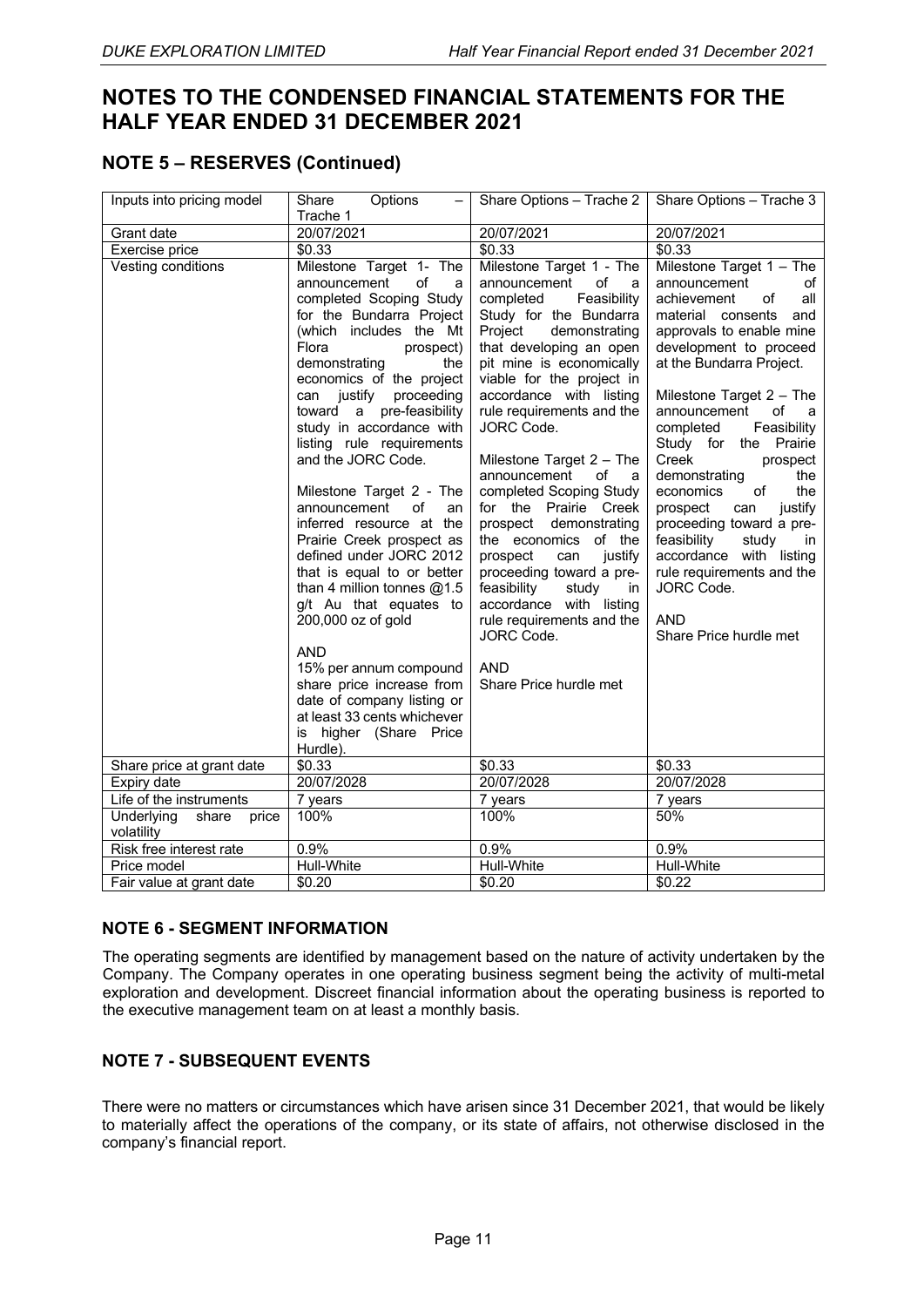# **DIRECTORS' DECLARATION**

In accordance with a resolution of the Directors of Duke Exploration Limited, I state that

In the opinion of the Directors:

- (a) the financial statements and notes of the company are in accordance with the *Corporations Act 2001*, including:
	- (i) give a true and fair view of the company's financial position as at 31 December 2021 and the performance for the half-year ended on that date; and
	- (ii) comply with Accounting Standard AASB 134 *Interim Financial Reporting* and the Corporations Regulations 2001; and
- (b) there are reasonable grounds to believe that the Company will be able to pay its debts as and when they become due and payable.

On behalf of the Board.

Kaper

**T. Kapea Non-Executive Chairman 25 February 2022**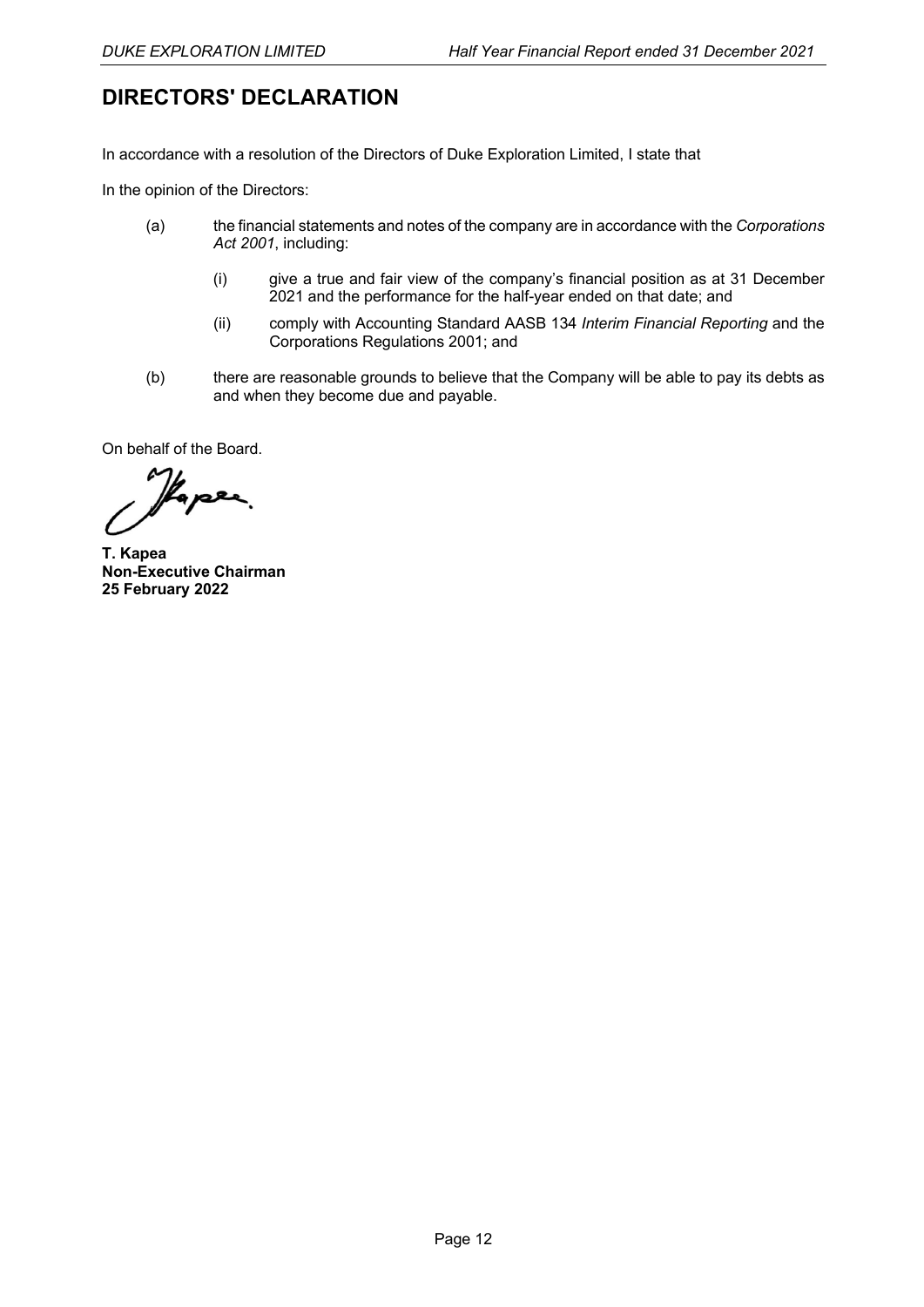# **AUDITORS' INDEPENDENCE DECLARATION**



Tel: +61 7 3237 5999 Fax: +61 7 3221 9227 **www.bdo.com.au** 

Level 10, 12 Creek St Brisbane OLD 4000 GPO Box 457 Brisbane QLD 4001 Australia

#### **DECLARATION OF INDEPENDENCE BY R M SWABY TO THE DIRECTORS OF DUKE EXPLORATION LIMITED**

As lead auditor for the review of Duke Exploration Limited for the half-year ended 31 December 2021, I declare that, to the best of my knowledge and belief, there have been:

- 1. No contraventions of the auditor independence requirements of the *Corporations Act 2001* in relation to the review; and
- 2. No contraventions of any applicable code of professional conduct in relation to the review.

Rufwalry

**R M Swaby Director** 

**BDO Audit Pty Ltd**

Brisbane, 25 February 2022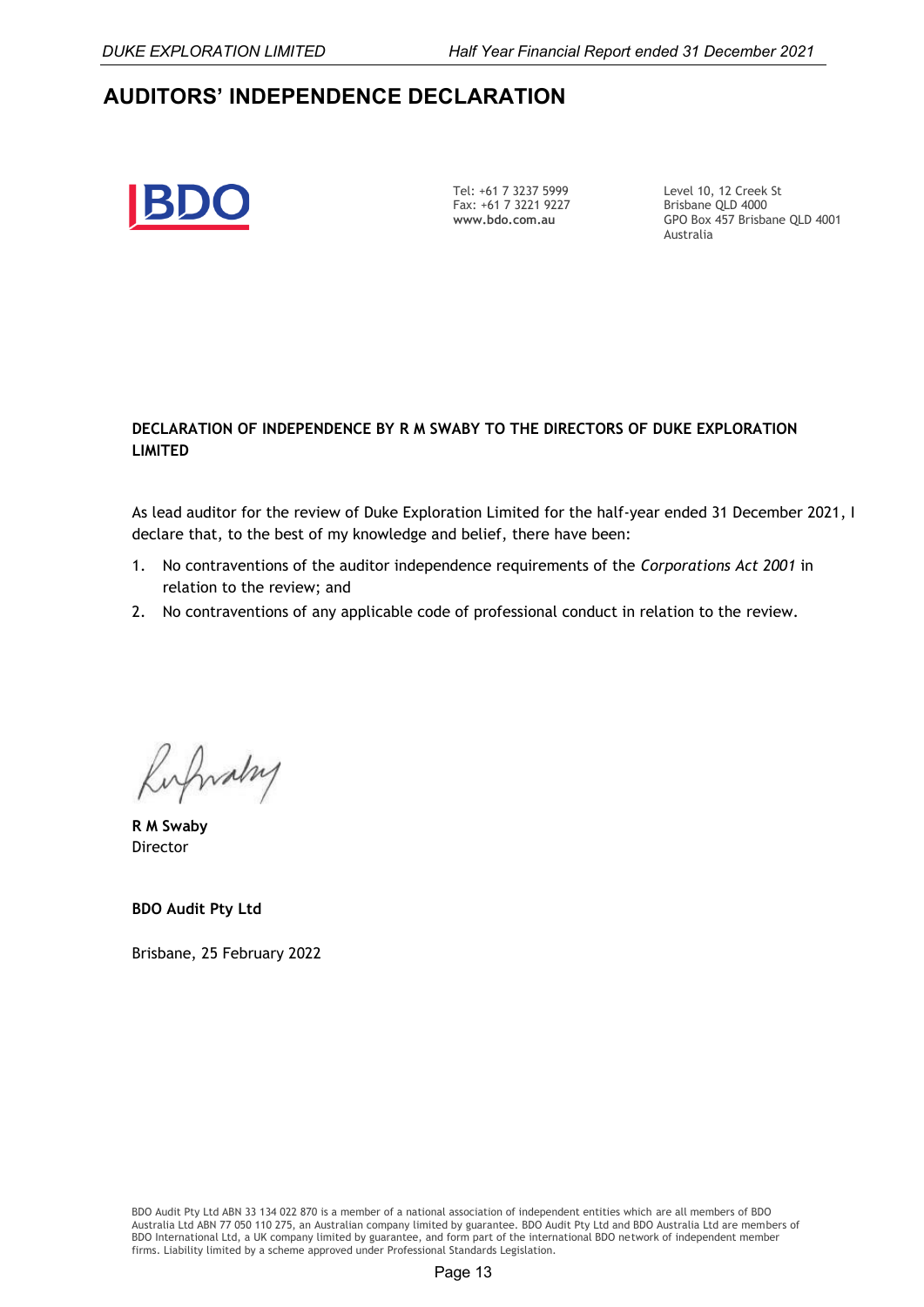

Tel: +61 7 3237 5999 Fax: +61 7 3221 9227 **www.bdo.com.au**

Level 10, 12 Creek St Brisbane QLD 4000 GPO Box 457 Brisbane QLD 4001 Australia

### **INDEPENDENT AUDITOR'S REVIEW REPORT**

To the members of Duke Exploration Limited

#### **Report on the Half-Year Financial Report**

#### **Conclusion**

We have reviewed the half-year financial report of Duke Exploration Limited (the Company), which comprises the statement of financial position as at 31 December 2021, the statement of profit or loss and other comprehensive income, statement of changes in equity and statement of cash flows for the half-year ended on that date, a summary of significant accounting policies and other explanatory information, and the directors' declaration.

Based on our review, which is not an audit, we have not become aware of any matter that makes us believe that the accompanying half-year financial report of the Company does not comply with the *Corporations Act 2001* including:

- (i) Giving a true and fair view of the company's financial position as at 31 December 2021 and of its financial performance for the half-year ended on that date; and
- (ii) Complying with Accounting Standard AASB 134 *Interim Financial Reporting* and the *Corporations Regulations 2001*.

#### **Basis for conclusion**

We conducted our review in accordance with ASRE 2410 *Review of a Financial Report Performed by the Independent Auditor of the Entity*. Our responsibilities are further described in the Auditor's Responsibilities for the Review of the Financial Report section of our report. We are independent of the Company in accordance with the auditor independence requirements of the *Corporations Act 2001* and the ethical requirements of the Accounting Professional and Ethical Standards Board's APES 110 *Code of Ethics for Professional Accountants* (including Independence Standards) (the Code) that are relevant to the audit of the annual financial report in Australia. We have also fulfilled our other ethical responsibilities in accordance with the Code.

We confirm that the independence declaration required by the *Corporations Act 2001* which has been given to the directors of the Company, would be the same terms if given to the directors as at the time of this auditor's review report.

#### **Material uncertainty relating to going concern**

We draw attention to Note 2 in the financial report which describes the events and/or conditions which give rise to the existence of a material uncertainty that may cast significant doubt about the Company's ability to continue as a going concern and therefore the Company may be unable to realise its assets and discharge its liabilities in the normal course of business. Our conclusion is not modified in respect of this matter.